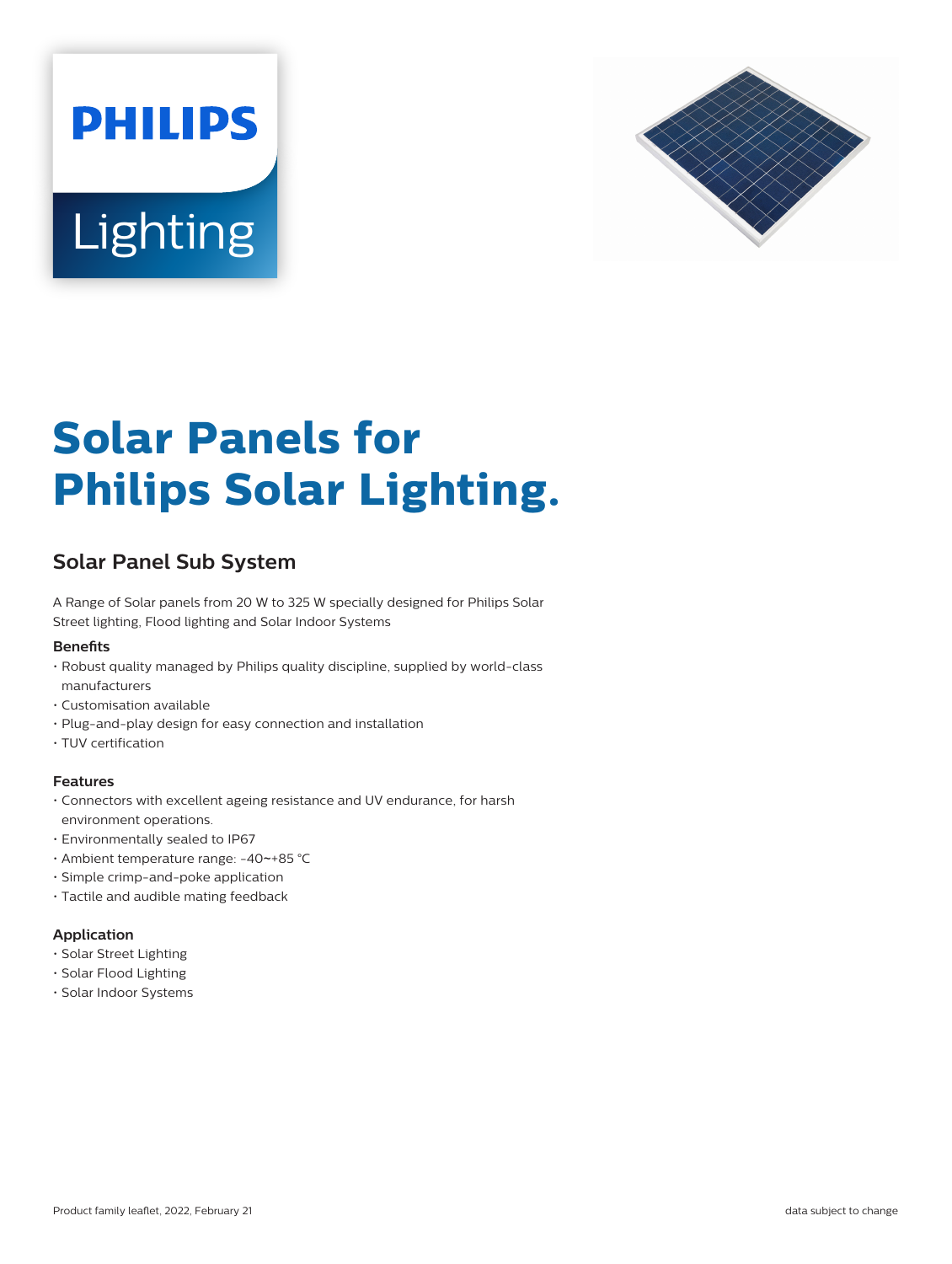# **Solar Panel Sub System**

# **Versions**



| <b>Application Conditions</b>   |                   |
|---------------------------------|-------------------|
| Ambient temperature range       | $-40$ to $+85$ °C |
|                                 |                   |
| <b>Operating and Electrical</b> |                   |
| Cable connection kit            | Included          |

### **Approval and Application**

| Order Code | <b>Full Product Name</b>             | Ingress protection code |
|------------|--------------------------------------|-------------------------|
| 01803102   | 60W 17V Panel subsystem Vmpp 17.9V   | <b>IP67</b>             |
| 01803202   | 55W 17V Panel subsystem Vmpp 18.39V  | IP67                    |
| 01803302   | 75W 17V Panel subsystem Vmpp 17.89V  | <b>IP67</b>             |
| 01803402   | 30W 17V Panel subsystem Vmpp 17.9V   | <b>IP67</b>             |
| 01803502   | 125W 17V Panel subsystem Vmpp 18.7V  | <b>IP67</b>             |
| 01803602   | 115W 17V Panel subsystem Vmpp 18V    | <b>IP67</b>             |
| 01803702   | 100W 17V Panel subsystem Vmpp 18.22V | <b>IP67</b>             |
| 01803802   | 105W 17V Panel subsystem Vmpp 18V    | <b>IP67</b>             |
| 01803902   | 155W 17V Panel subsystem Vmpp 18.93V | <b>IP67</b>             |

| Order Code | <b>Full Product Name</b>                | Ingress protection code |
|------------|-----------------------------------------|-------------------------|
| 01804002   | 130W 19V Panel subsystem Vmpp 20.16V    | IP67                    |
| 01804102   | 200W 36V Panel subsystem Vmpp 38.99V    | <b>IP67</b>             |
| 01804402   | 315W 36V Panel subsystem Vmpp 37.37V    | IP67                    |
| 01804502   | 310W 36V Panel subsystem Vmpp 37.13V    | <b>IP67</b>             |
| 50749400   | 140Wp Vertical Panel Subsystem Vmpp 18V | <b>IP55</b>             |
| 50747000   | 190Wp Vertical Panel Subsystem Vmpp 18V | <b>IP55</b>             |
| 50746300   | 190Wp Vertical Panel Subsystem Vmpp 36V | <b>IP55</b>             |
| 01893501   | 200W 36V Panel subsystem Vmpp 38.99V    | IP67                    |

## **Operating and Electrical**

|          |                              | Panel peak |                  | Panel   |
|----------|------------------------------|------------|------------------|---------|
|          | Order Code Full Product Name | wattage    | Panel type       | voltage |
| 01803102 | 60W 17V Panel subsystem      | 60 W       | Poly crystalline | 17 V    |
|          | <b>Vmpp 17.9V</b>            |            |                  |         |
| 01803202 | 55W 17V Panel subsystem      | 55 W       | Poly crystalline | 17 V    |
|          | Vmpp 18.39V                  |            |                  |         |
| 01803302 | 75W 17V Panel subsystem      | 75 W       | Poly crystalline | 17 V    |
|          | Vmpp 17.89V                  |            |                  |         |
| 01803402 | 30W 17V Panel subsystem      | 30 W       | Poly crystalline | 17 V    |
|          | <b>Vmpp 17.9V</b>            |            |                  |         |
| 01803502 | 125W 17V Panel subsystem     | 125 W      | Poly crystalline | 17 V    |
|          | Vmpp 18.7V                   |            |                  |         |
| 01803602 | 115W 17V Panel subsystem     | 115 W      | Poly crystalline | 17 V    |
|          | Vmpp 18V                     |            |                  |         |
| 01803702 | 100W 17V Panel subsystem     | 100 W      | Poly crystalline | 17 V    |
|          | Vmpp 18.22V                  |            |                  |         |
|          |                              |            |                  |         |

|          |                                | Panel peak |                       | Panel           |
|----------|--------------------------------|------------|-----------------------|-----------------|
|          | Order Code Full Product Name   | wattage    | Panel type            | voltage         |
| 01803802 | 105W 17V Panel subsystem       | 105 W      | Poly crystalline      | 17 <sub>V</sub> |
|          | Vmpp 18V                       |            |                       |                 |
| 01803902 | 155W 17V Panel subsystem       | 155 W      | Poly crystalline      | 17 V            |
|          | Vmpp 18.93V                    |            |                       |                 |
| 01804002 | 130W 19V Panel subsystem       | 130 W      | Poly crystalline      | 19 V            |
|          | Vmpp 20.16V                    |            |                       |                 |
| 01804102 | 200W 36V Panel                 | 200 W      | Poly crystalline 36 V |                 |
|          | subsystem Vmpp 38.99V          |            |                       |                 |
| 01804402 | 315W 36V Panel subsystem 315 W |            | Poly crystalline 36 V |                 |
|          | Vmpp 37.37V                    |            |                       |                 |
| 01804502 | 310W 36V Panel subsystem 310 W |            | Poly crystalline      | 36 V            |
|          | Vmpp 37.13V                    |            |                       |                 |
| 50749400 | 140Wp Vertical Panel           | 140 W      | Mono                  | 18 V            |
|          | Subsystem Vmpp 18V             |            | crystalline           |                 |